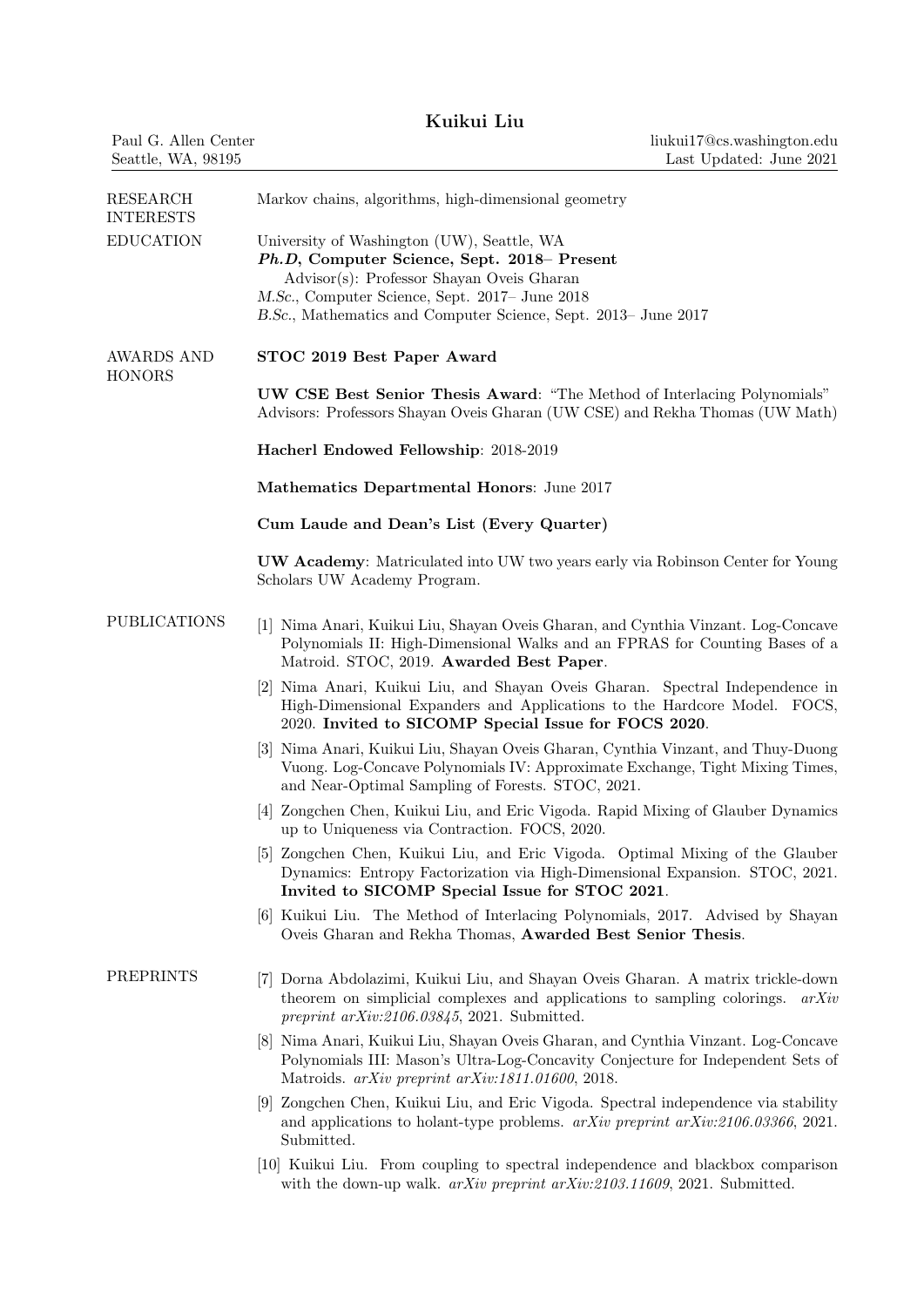| <b>INVITED TALKS</b>              | Optimal Mixing of Glauber Dynamics: Entropy Factorization via High-<br><b>Dimensional Expansion</b>  |                                            |  |  |  |
|-----------------------------------|------------------------------------------------------------------------------------------------------|--------------------------------------------|--|--|--|
|                                   | STOC 2021 Conference, Virtual                                                                        | June 2021                                  |  |  |  |
|                                   | Markov Chain Analysis Through the Lens of High-Dimensional Expanders                                 |                                            |  |  |  |
|                                   | Minisymposium on Reconfiguration at CanaDAM, Virtual                                                 | May 2021                                   |  |  |  |
|                                   | Northwestern Junior Theorists Workshop, Virtual                                                      | Dec. 2020                                  |  |  |  |
|                                   | U. Chicago/TTIC Theory Reading Group, Virtual                                                        | Dec. 2020                                  |  |  |  |
|                                   | Simons Institute "Probability, Geometry, and Computation                                             | Dec. 2020                                  |  |  |  |
|                                   | in High Dimensions" Reading Group, Virtual (3 Hours)                                                 |                                            |  |  |  |
|                                   | UC Berkeley Theory Lunch, Virtual                                                                    | Dec. 2020                                  |  |  |  |
|                                   | Simons Institute "Geometry of Polynomials Reunion", Virtual                                          | Sept. 2020                                 |  |  |  |
|                                   | STOC "New Frontiers in Approximate Counting" Workshop, Virtual                                       | June 2020                                  |  |  |  |
|                                   | Spectral Independence in High-Dimensional Expanders and Applications<br>to the Hardcore Model        |                                            |  |  |  |
|                                   | FOCS 2020 Conference, Virtual                                                                        | Nov. 2020                                  |  |  |  |
|                                   | Columbia University Theory Lunch, New York City, NY                                                  | Feb. 2020                                  |  |  |  |
|                                   | Institute for Advanced Study CSDM Seminar, Princeton, NJ                                             | Feb. 2020                                  |  |  |  |
|                                   | Georgia Tech ARC Colloquium, Atlanta, GA                                                             | Jan. 2020                                  |  |  |  |
|                                   | UW CSE Theory Seminar, Seattle, WA                                                                   | Jan. 2020                                  |  |  |  |
|                                   | Log-Concave Polynomials, High-Dimensional Expanders, and an FPRAS<br>for Counting Bases of a Matroid |                                            |  |  |  |
|                                   | STOC 2019 Conference, Pheonix, AZ                                                                    | June 2019                                  |  |  |  |
|                                   | Microsoft Research MLO Group Meeting, Seattle, WA                                                    | Feb. 2019                                  |  |  |  |
|                                   | Simons Institute "Beyond Randomized Rounding", Berkeley, CA                                          | Feb. 2019                                  |  |  |  |
|                                   | Simons Institute Two-Lecture Mini-Course, Berkeley, CA                                               | Feb. 2019                                  |  |  |  |
|                                   | UW CSE Theory Seminar, Seattle, WA                                                                   | Dec. 2018                                  |  |  |  |
|                                   |                                                                                                      |                                            |  |  |  |
|                                   | Miscellaneous                                                                                        |                                            |  |  |  |
|                                   | UW CSE Theory Lunch "Lewis's Lemma and Applications"                                                 | Feb. 2021                                  |  |  |  |
|                                   | UW CSE Theory Lunch "The Correlation Decay Algorithm for<br>Independent Sets"                        | Oct. 2019                                  |  |  |  |
|                                   | UW CSE Theory Lunch "Strongly Log-Concave Polynomials<br>and Mason's Conjecture"                     | Oct. 2018                                  |  |  |  |
|                                   | UW CSE Theory Lunch "Some Extremal Properties of Chebyshev                                           | Mar. 2018                                  |  |  |  |
|                                   | Polynomials and Applications"                                                                        |                                            |  |  |  |
|                                   | UW CSE Theory Lunch "Building Bipartite Ramanujan Multigraphs"<br>in Polynomial Time"                | June 2017                                  |  |  |  |
|                                   |                                                                                                      |                                            |  |  |  |
|                                   | RESEARCH VISITS Institute for Advanced Study                                                         |                                            |  |  |  |
|                                   | Princeton, NJ                                                                                        | Feb. 2020                                  |  |  |  |
|                                   | Simons Institute for the Theory of Computing<br>Geometry of Polynomials<br>Berkeley, CA              | Jan.- Mar. 2019                            |  |  |  |
| <b>INDUSTRY</b>                   | Software Engineer Intern                                                                             | Facebook                                   |  |  |  |
| <b>EXPERIENCE</b>                 | June 2017 - Sept. 2017                                                                               | Menlo Park, CA                             |  |  |  |
|                                   | Search Natural Language Processing Team                                                              |                                            |  |  |  |
|                                   | Software Engineer Intern                                                                             | Amazon                                     |  |  |  |
|                                   | June 2016– Sept. 2016                                                                                | Seattle, WA                                |  |  |  |
|                                   | Supply Chain Simulations Team                                                                        |                                            |  |  |  |
|                                   |                                                                                                      |                                            |  |  |  |
| TEACHING<br><b>ASSISTANTSHIPS</b> | Design and Analysis of Algorithms: Graduate Level<br>Programming Concepts and Tools: Nonmajors       | Sept.-Dec. 2019, 2020<br>Sept. – Dec. 2015 |  |  |  |